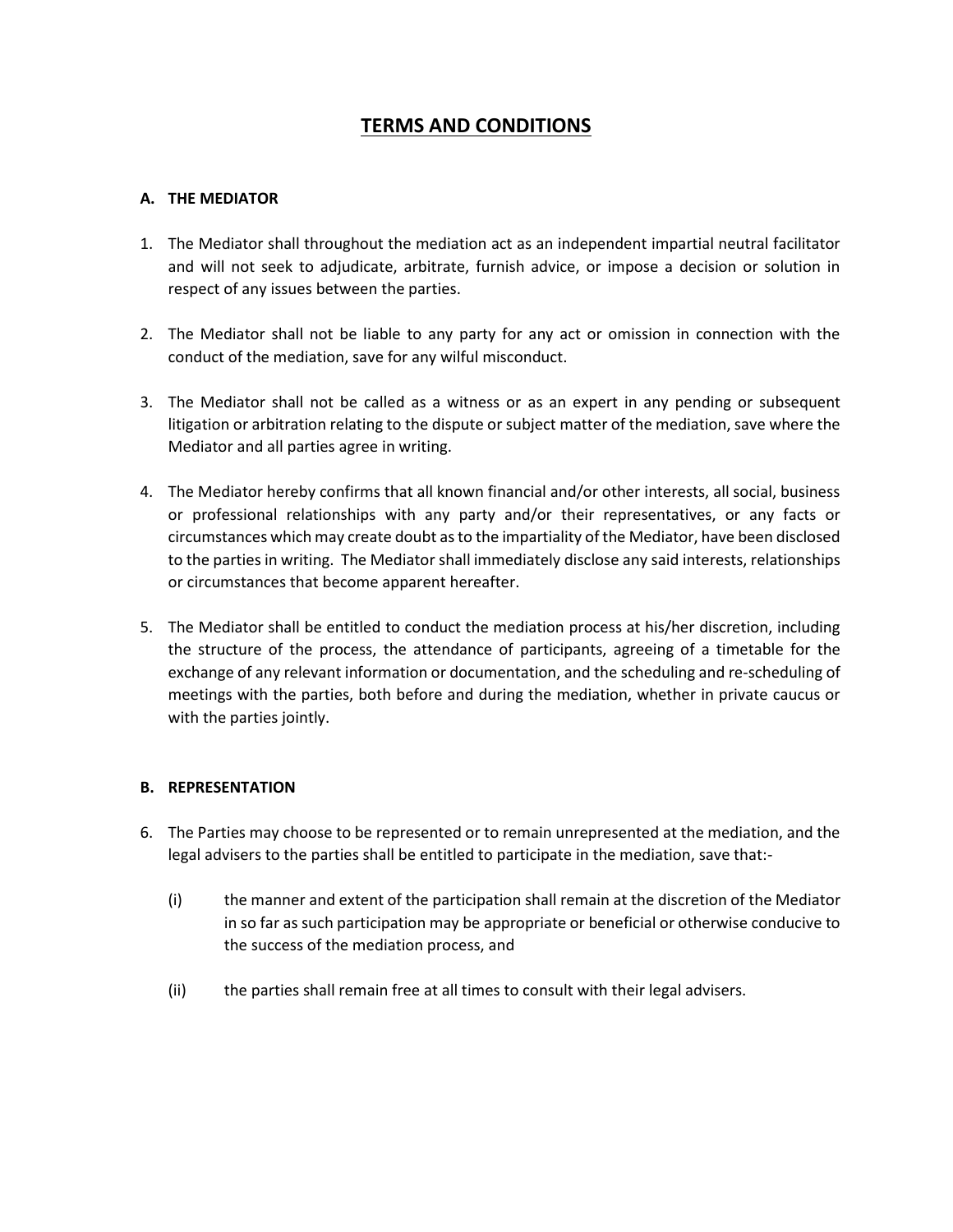# **C. CONFIDENTIALITY**

- 7. The Parties and/or their representatives hereby confirm that they have full authority to settle the dispute *[or state any limitations to the authority].*
- 8. The entire mediation process shall be confidential and conducted upon a without prejudice basis. All offers, promises, statements whether oral or in writing in the course of the mediation shall not be disclosed to third parties and shall remain privileged and confidential save that:
	- (i) any disclosure may be made that is or may be necessary for the implementation of any agreement reached in the mediation;
	- (ii) any evidence that would otherwise be admissible or disclosable shall not be rendered inadmissible or not disclosable by reason only of its use in the mediation;
	- (iii) where any information is given or received which relates or gives rise to a material risk of harm, injury or other risk to safety, the duty of confidentiality shall not apply, save that the Mediator shall seek prior agreement from the parties as to the manner and extent of any disclosure to be made.
	- (iv) the Mediator's obligation of confidentiality may cease if the Mediator is under an overriding obligation by law or by other public policy considerations to make disclosure, or may be subject to criminal proceedings if disclosure is not made.
- 9. At the conclusion of the mediation, at the request of any of the parties any written materials or documentation furnished to the Mediator or to another party shall be returned without the Mediator or the parties retaining copies thereof.
- 10. There shall be not stenographic, audio or visual record made or kept of the mediation process without the written agreement of the Mediator and all parties.

## **D. TERMINATION**

- 11. The Mediation process may be terminated when:
- (i) the Parties and the Mediator are in agreement that the mediation has been unsuccessful; or
- (ii) the Mediator is of the view that further steps in the mediation process are unlikely to achieve a settlement; or
- (iii) one party withdraws from the mediation;
- (iv) the Mediator decides in his or her absolute discretion that he or she should withdraw from the Mediation for any reason, and in which event the Mediator shall be under no obligation to give any explanation for so withdrawing.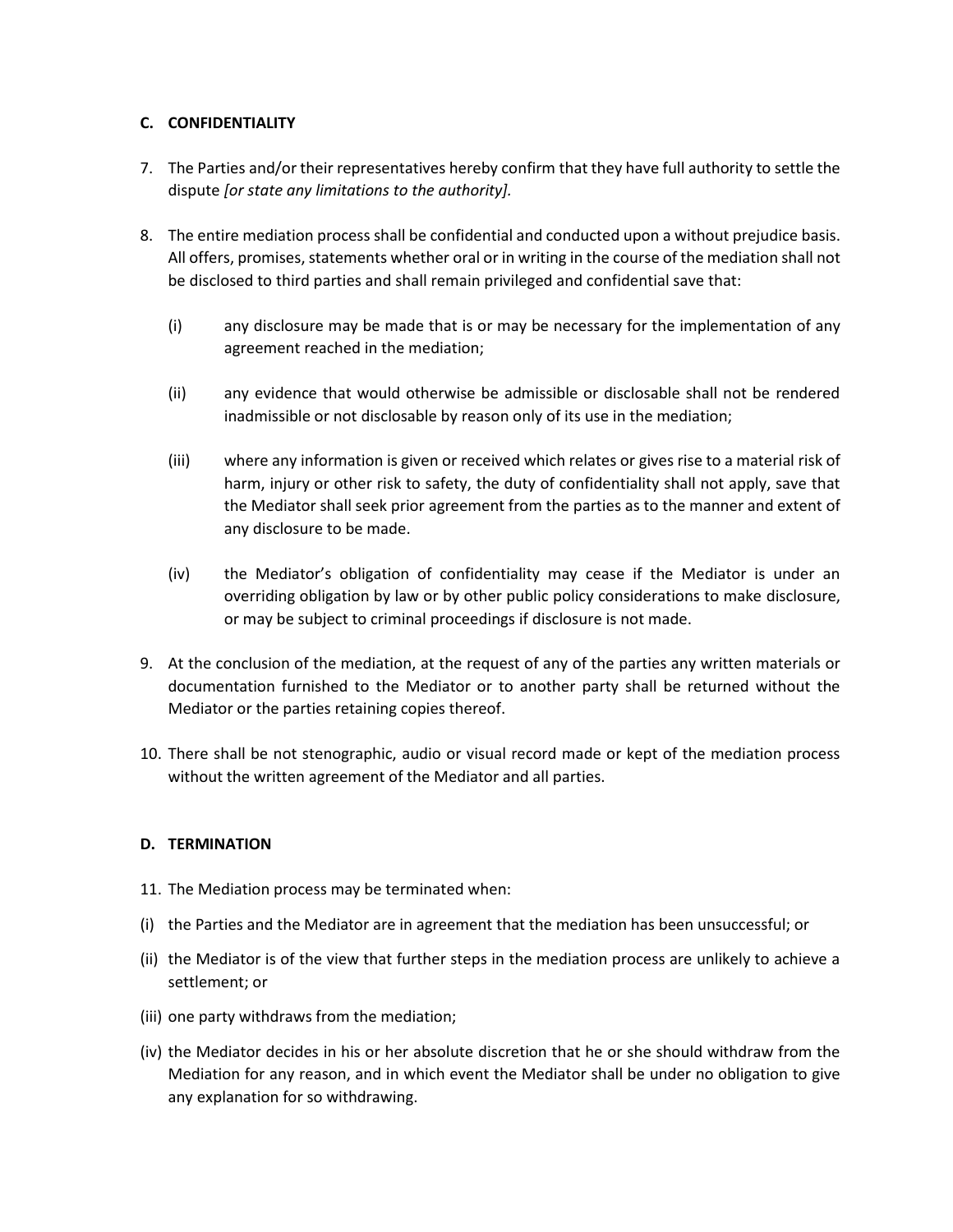#### **E. SETTLEMENT**

- 12. If agreement is reached between the parties, or if any issues are resolved, the Parties or their representatives will execute Heads of Agreement for signature by or on behalf of all the parties to the agreement.
- 13. The agreement shall not be binding until it has been reduced to writing and signed by or on behalf of all the parties to the agreement.

#### **F. FEES AND COSTS**

- 14. All fees for the professional services of the Mediator, together with all reasonable travel and other expenses incurred, shall be borne by the parties equally, unless otherwise agreed in writing.
- 15. Responsibility for the fee and expenses rests with the solicitors where instructed, or with the individual party if unrepresented.
- 16. The Mediator's basic fee for the said mediation shall be £ plus VAT (per half or full day) (to also include preparation time).
- 17. In the event that the Mediator's basic fee is not paid prior to the commencement of the mediation, the mediator may refuse to proceed, or alternatively may agree to payment within 30 days of the issue of an invoice, after which interest shall accrue upon any unpaid invoice at the rate of 2% per month.
- 18. Rooms will be provided by a cost of the cost of the cost of the cost of the cost of the cost of the cost of the cost of the cost of the cost of the cost of the cost of the cost of the cost of the cost of the cost of th charge, to include all refreshments for up to people.
- 19. In the event that the Mediation exceeds the scheduled time there will be an additional fee at a rate of £250.00 plus VAT per hour.

#### **G. CANCELLATION**

- 20. In the event that the mediation is cancelled by any one or more of the parties, a cancellation fee will be charged as follows:
- (i) There will be no cancellation fee if the cancellation occurs more than 7 working days before the agreed date for the mediation, except for any irrecoverable expenses (e.g. venue/room cancellation fee).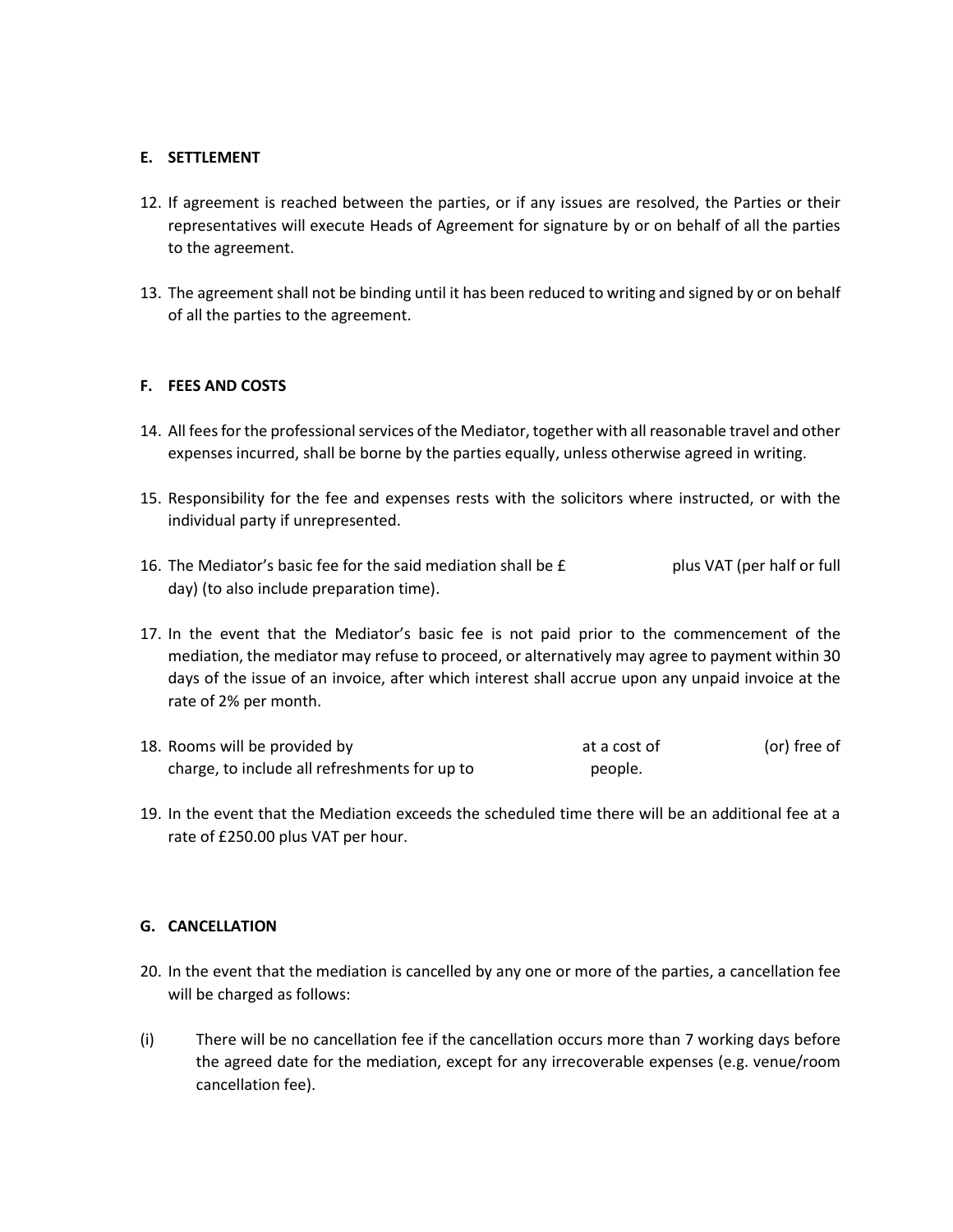- (ii) 50% of the aforesaid mediation and venue/room fee (if applicable), if the cancellation occurs less than 7 working days before the agreed date for the mediation.
- (iii) 100% of the aforesaid mediation and venue/room fee will be charged if the cancellation occurs less than 2 working days before the date and time agreed for the mediation.
- (iv) payment of the aforesaid cancellation fees shall be shared equally by the parties where the cancellation is agreed by all parties. Where the cancellation is made unilaterally, the party cancelling the mediation shall be liable for the whole of the cancellation payment.
- 21. No cancellation fee will be charged if the mediation date is rescheduled, provided that the mediation takes place within 28 days of the original mediation date, failing which the Mediator may treat the adjournment or postponement as a cancellation in accordance with the above provisions.
- 22. Where the mediation fee has already been paid by all parties at the time of cancellation, the Mediator will refund the mediation fee less any cancellation charge.

## **H. INVOICING**

- 23. Unless a party is acting in person, invoices will be addressed to and payable by the solicitors or other lead advisors of each party with whom arrangements are made for the mediation. Invoices will be issued on the following basis:
- (i) First invoice mediation fee for the preparation hours and mediation hours booked [and on account of expenses (e.g. venue/room fee)].
- (ii) Second invoice any additional preparation hours, mediation hours [or expenses] not included in the first invoice.
- 24. The first invoice is payable no later than 7 working days in advance of the mediation or in full upon receipt, if issued within 7 working days prior to mediation, as a precondition to the mediation taking place.
- 25. Where the invoice is not settled in full prior to the mediation the mediator may allow the mediation to proceed subject to the instructing solicitor undertaking in writing to settle the full amount of the invoice, if still unpaid by the client, within 2 days of the date of the mediation.
- 26. The second invoice (if applicable), or any other invoices are payable in full within 7 days of the date of issue, unless agreement is reached to the contrary.
- 27. All fees are exclusive of VAT.